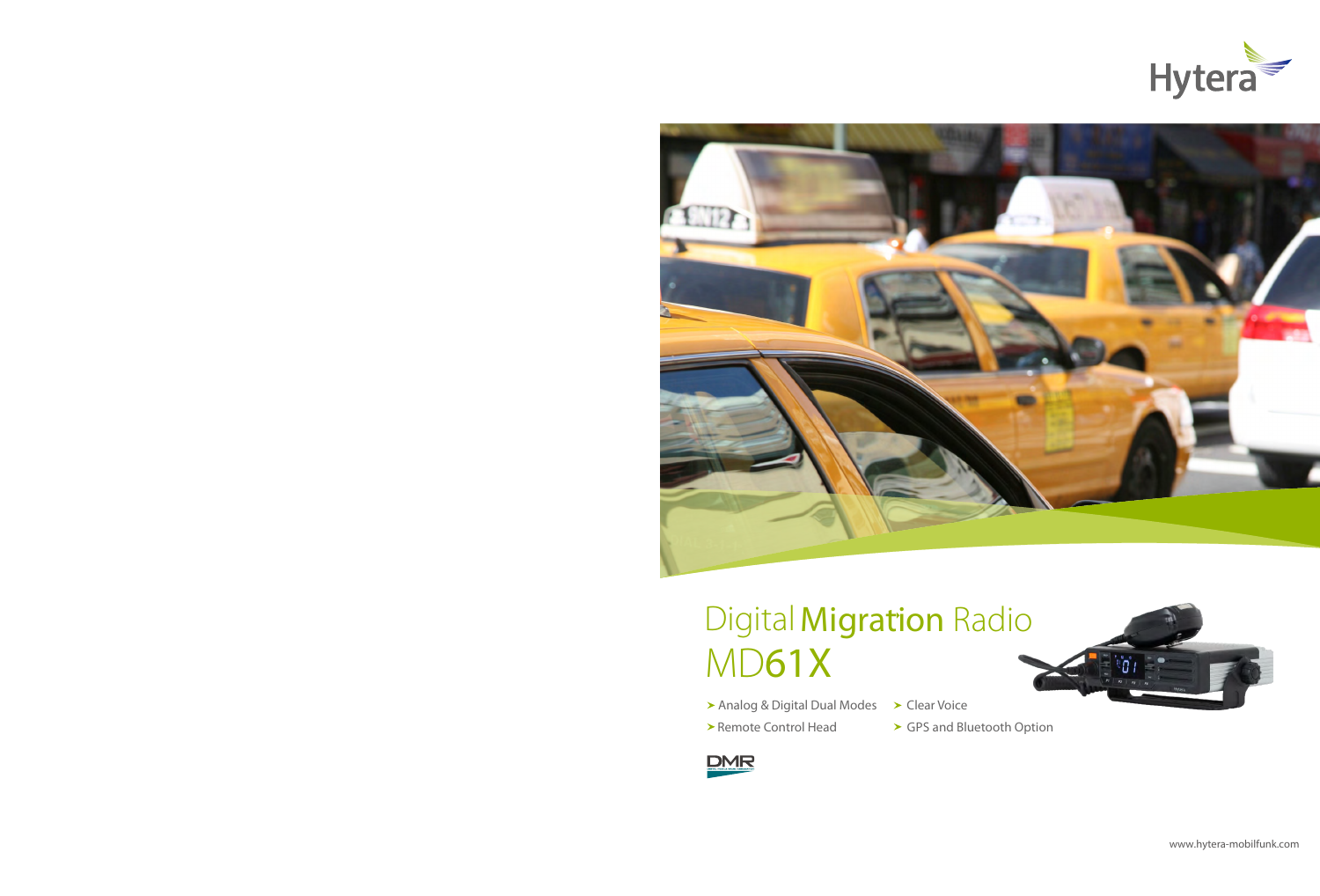

## **PROFESSIONAL AND SIMPLE TO USE**

### A&D Auto Detect

Compatible with analog conventional and digital conventional modes. Allow MD61X to simultaneously monitor analog and digital modes and automatically respond in each mode. It is an easy way for migration to digital from analog.

## ENLARGE TALKING RANGE

With a high RF power output up to 50W, MD61X can dramatically enlarge your communication range.



A/D

## GPS POSITIONING (Optional)

With an external GPS module and GPS antenna, MD61X can upload its real-time position to AVL applications.



## REMOTE CONTROL HEAD(Coming soon)

Remote control head kit reduces your concerns of installation, and offers you a flexible solution for various vehicle types.

## alledi<sup>\*</sup>

## ANALOG SIGNALING

Support DTMF and HDC1200(coming soon) signaling in analog mode.



DOUBLE CAPACITY IN DIRECT MODE Based on the DMR TDMA technology, you can have two voice

calls simultaneously in direct mode.

## RELIABLE AND DURABLE

MD61X is compliant with MIL-STD-810 C/D/E/F/G and IP54.



### PSEUDO TRUNK

Several talk groups share the same frequency, and each one of them can dynamically chose to use one of the slots to talk. This is a two-slot-trunked mode. While time-slot 1 is busy, MD61X will use time-slot 2 to transmit.

#### **RRS** RADIO REGISTRATION SERVICE

RRS allows MD61X working in Smart Dispatch and SmartOne Dispatch, for online/offline presence.



### SUPPLEMENTARY FEATURES (Optional)

MD61X supports radio Enable/Disable, Remoter Monitor and Priority Interrupt.



### EMERGENCY ALARM/CALL





## BUILT-IN BLUETOOTH (Factory Optional)

Built-in Bluetooth supports MD61X to have wireless audio accessories and external PTT device connected.



## PRIVACY

Basic end-to-end Encryption secures your voice and data transmission.

## ROAMING (Optional)

It allows MD61X to be used in a large multi-site network.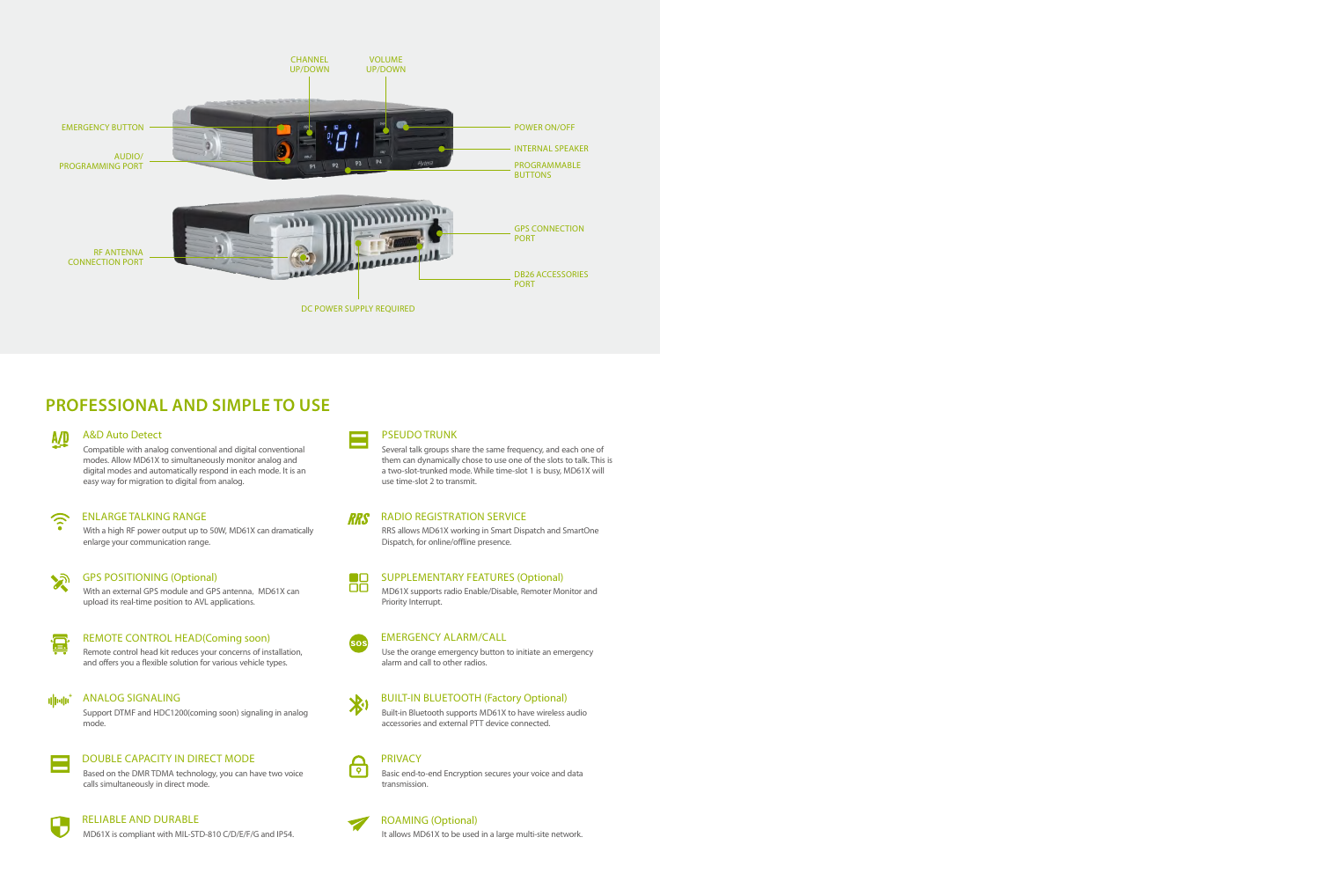## **TARGET MARKETS**



## **ACCESSORIES**